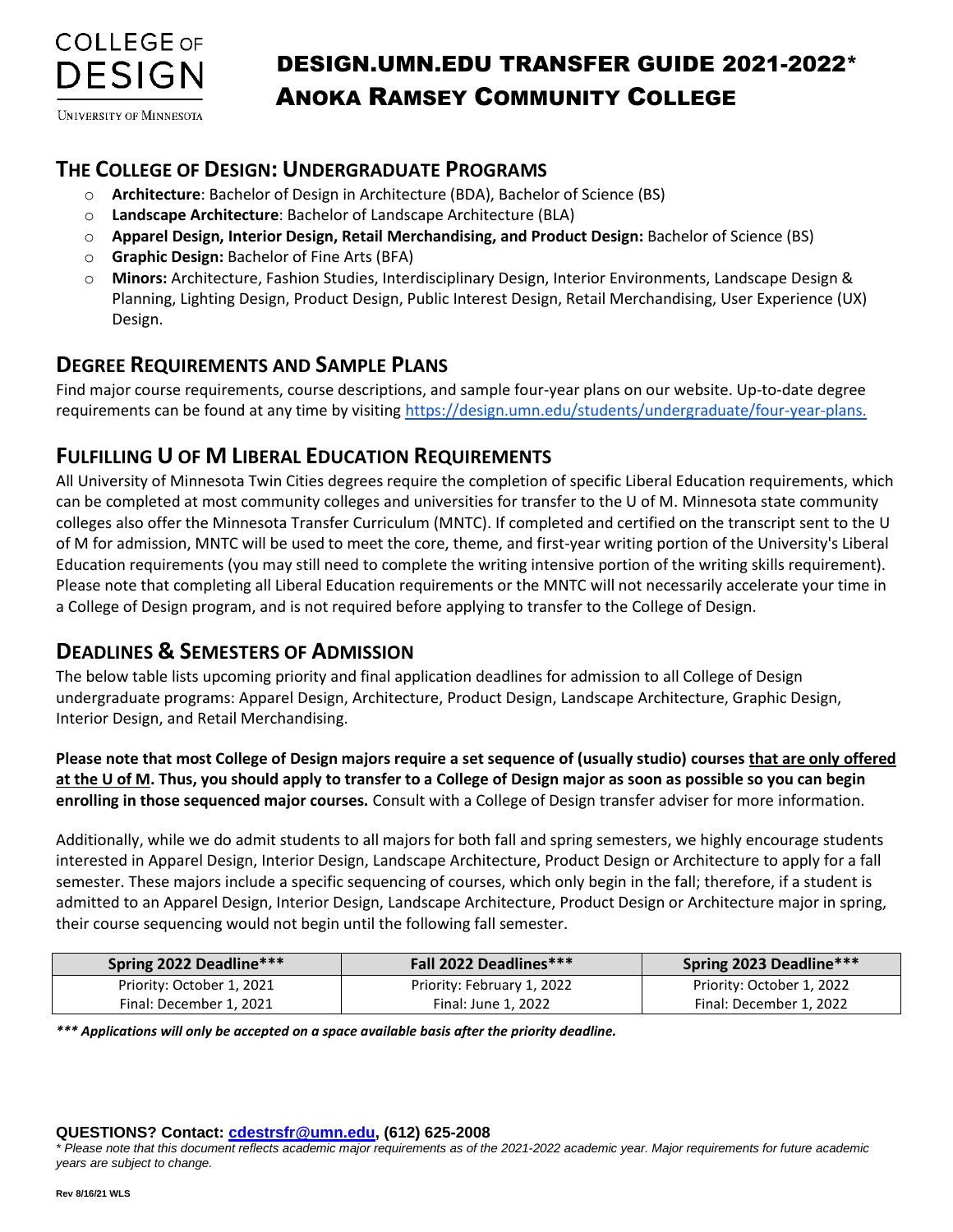

**UNIVERSITY OF MINNESOTA** 

## DESIGN.UMN.EDU **GENERAL ADMISSION REQUIREMENTS FOR ALL COLLEGE OF DESIGN DEGREES:**

- Required minimum GPA of 2.00 and preferred minimum GPA of 2.80.
- ALL admission materials MUST be submitted (postmarked) by the relevant deadline or the application may not be reviewed for admission.
- All programs are competitive and space is limited. Admission is holistic and based on a number of factors, including overall academic record, fit for the curriculum, and grades in specific courses.
- Interior Design, Graphic Design, Product Design and Architecture require all students to enter as "Pre-Major" students to complete required prerequisite courses only offered at the University of Minnesota-Twin Cities.
- Studio sequences for Landscape Architecture, Pre-Architecture, Apparel Design, Pre-Product Design and Pre-Interior Design only begin in the fall. Spring applications will be considered, but students are encouraged to apply for fall instead.

## **MAJOR SPECIFIC TRANSFER INFORMATION:**

### **Apparel Design**

THE STUDIO COURSES IN THIS MAJOR ARE SEQUENCED OVER FOUR YEARS, REGARDLESS OF COURSES COMPLETED BEFORE ADMISSION TO THE U OF M (if all generals are completed, students would register for a reduced load of credits consisting of specific major courses). Application to an accelerated 3-year program is available after completion of ADES 2222, for students who have achieved a B+ or higher in major studio course requirements.

**The following community college course meets requirements in the major, but does not have to be completed prior to admission. Additional courses available only at the U of M are also required for graduation.**

| <b>Anoka Ramsey Community College</b> | <b>College of Design Program Requirement</b> |
|---------------------------------------|----------------------------------------------|
| ' ENGL 1121                           | Writing Elective - Freshman Writing          |

### **Architecture**

THE COURSES IN THE ARCHITECTURE PROGRAMS ARE SEQUENCED OVER 3-4 YEARS, REGARDLESS OF COURSES COMPLETED BEFORE ADMISSION. (If all generals are completed, students register for a reduced load of credits consisting of specific major courses). With careful planning, students may be able to complete the BDA degree in three years (this would require admission to fall semester and the near completion of all Liberal Education requirements). Please note, however, a BS degree requires four years of sequenced studios. A professional degree is a requirement for becoming a licensed architect in Minnesota. Both undergraduate degrees offer a path to a professional degree. At the University of Minnesota-Twin Cities, qualified B.S. graduates enter the two-year Master of Architecture (M.Arch) degree program and qualified B.D.A. students enter the three-year M.Arch program.

**NOTE:** The prerequisite courses (Arch 1281, ARCH 1621W, and Arch 2281) for admission to a full architecture degree are ONLY offered on the U of M Twin Cities campus. Students who are admitted will begin in the pre-architecture program in the College of Design to complete these courses before applying to the architecture degree of their choice.

**The following community college courses meet requirements in the degree, but do not have to be completed prior to admission. Additional courses available only at the U of M are also required for graduation.**

| <b>Anoka Ramsey Community College</b> | <b>College of Design Program Requirement</b> |
|---------------------------------------|----------------------------------------------|
| ENGL 1121                             | Writing Elective - Freshman Writing          |
| MATH 1310 <b>or</b> 1400              | Math 1142 or 1271 (Required for B.S. Degree) |
| PHYS 1317+Lab or 1327+Lab             | PHYS 1101 or 1301 (Required for B.S. Degree) |

#### **QUESTIONS? Contact: [cdestrsfr@umn.edu,](mailto:cdestrsfr@umn.edu) (612) 625-2008**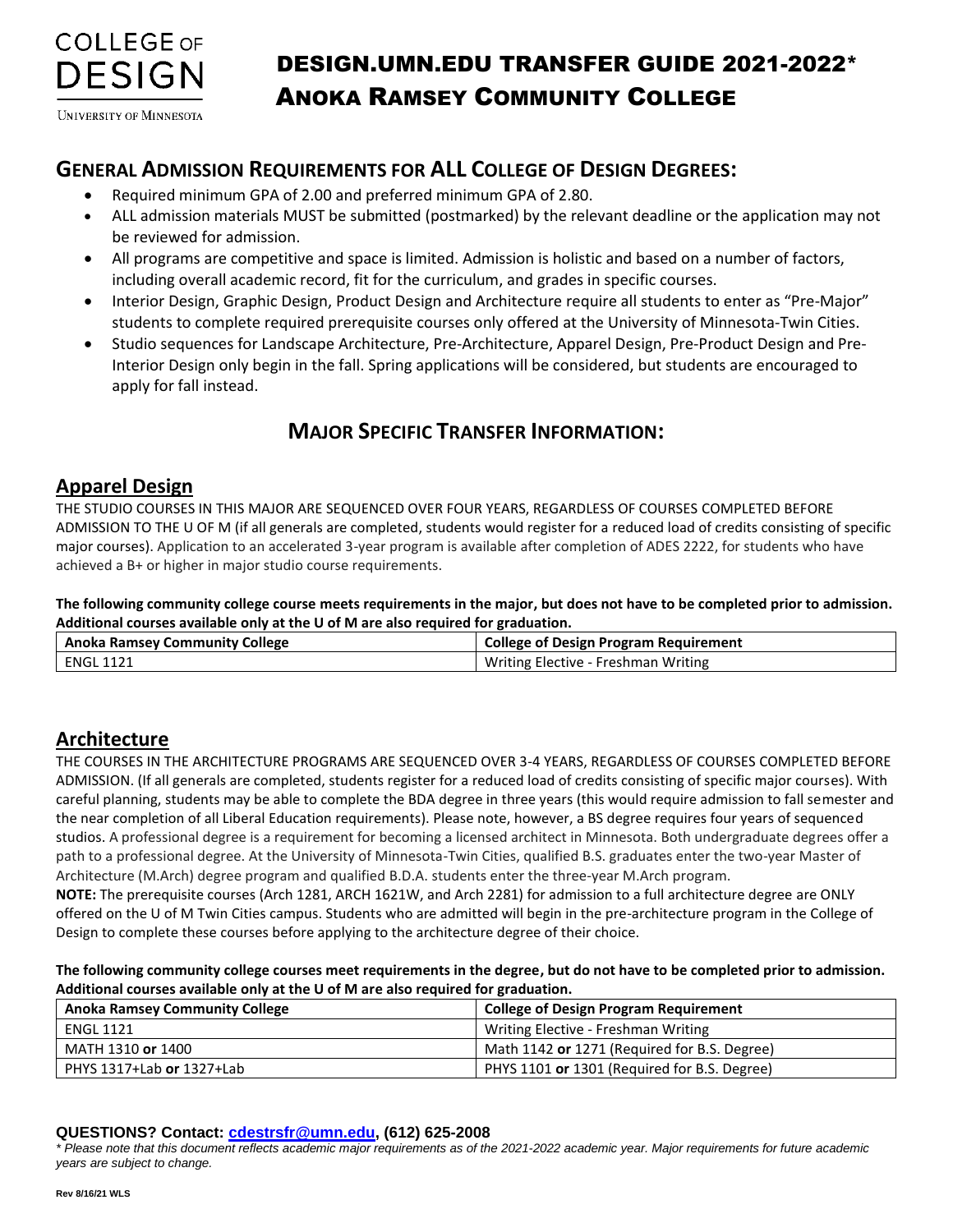

**UNIVERSITY OF MINNESOTA** 

#### **Graphic Design**

THE STUDIO COURSES IN THIS MAJOR ARE SEQUENCED OVER FOUR YEARS, REGARDLESS OF COURSES COMPLETED BEFORE ADMISSION TO THE U OF M (if all generals are completed, students would register for a reduced load of credits consisting of specific major courses). After their first year, students must pass portfolio review of work from specified studio courses and meet minimum U of M GPA of 2.50 to move from Pre-Graphic Design to major status.

**The following community college courses meet requirements in the major, but do not have to be completed prior to admission. Additional courses available only at the U of M are also required for graduation.**

| <b>Anoka Ramsey Community College</b>                                                                                     | <b>College of Design Program Requirement</b> |
|---------------------------------------------------------------------------------------------------------------------------|----------------------------------------------|
| ENGL 1121                                                                                                                 | Writing Elective - Freshman Writing          |
| <b>CMST 2215</b>                                                                                                          | COMM 1101 - Introduction to Public Speaking  |
| ART 1165 or 1166                                                                                                          | <b>Fulfills Photography Requirement</b>      |
| One course in either Business, Economics, Accounting, or Marketing i.e. BUS 1101/1122/2125/2126/2142/2244; ECON 2205/2206 |                                              |

#### **Interior Design**

THE STUDIO COURSES IN THIS MAJOR ARE SEQUENCED OVER FOUR YEARS, REGARDLESS OF COURSES COMPLETED BEFORE ADMISSION TO THE U OF M (if all generals are completed, students would register for a reduced load of credits consisting of specific major courses). After their first year, students must pass portfolio review of work from specified studio courses and meet minimum U of M GPA of 2.50 to move from Pre-Interior Design to major status.

**The following community college courses meet requirements in the major, but do not have to be completed prior to admission. Additional courses available only at the U of M are also required for graduation.**

| <b>Anoka Ramsey Community College</b> | <b>College of Design Program Requirement</b>         |
|---------------------------------------|------------------------------------------------------|
| ENGL 1121                             | Writing Elective - Freshman Writing                  |
| <b>PSYC 1110</b>                      | PSY 1001 - Introduction to Psychology                |
| ART 1107 or 1108                      | <b>Fulfills Introductory Art History Requirement</b> |

#### **Landscape Architecture**

THE STUDIO COURSES IN THIS MAJOR ARE SEQUENCED OVER FOUR YEARS, REGARDLESS OF COURSES COMPLETED BEFORE ADMISSION TO THE U OF M (if all generals are completed, students would register for a reduced load of credits consisting of specific major courses).

**The following community college courses meet requirements in the major, but do not have to be completed prior to admission. Additional courses available only at the U of M are also required for graduation.**

| <b>Anoka Ramsey Community College</b> | College of Design Program Requirement |
|---------------------------------------|---------------------------------------|
| ENGL 1121                             | Writing Elective - Freshman Writing   |

**QUESTIONS? Contact: [cdestrsfr@umn.edu,](mailto:cdestrsfr@umn.edu) (612) 625-2008**